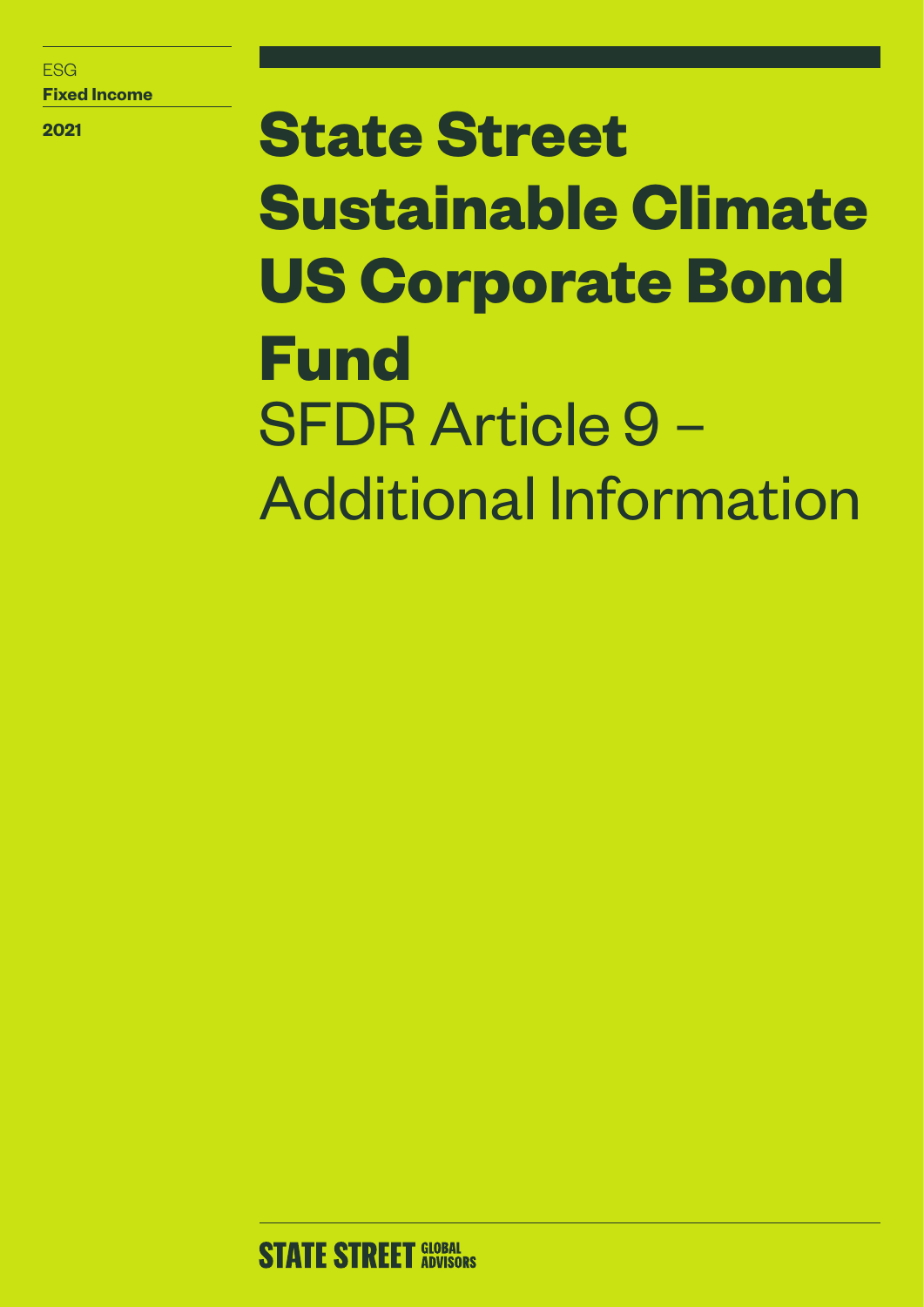# **Description of environmental or social characteristics**

The investment policy of the State Street Sustainable Climate US Corporate Bond Fund is to invest in the dollar-denominated bonds of companies which exhibit lower carbon emissions in the way of current emissions and future emissions (measured by fossil fuel reserves), green labelled and climate-aligned bonds and corporate bonds issued by companies that are better positioned for the risks posed by climate change while screening out securities based on an assessment of their adherence to ESG criteria, i.e. international norms in relation to environmental protection, human rights, labour standards, anti-corruption, controversial weapons and tobacco.

The State Street Sustainable Climate US Corporate Bond Fund adopts a systematic mitigation and adaptation approach that targets Paris-aligned reductions in carbon emissions and fossil fuel exposure and reallocates capital towards companies benefiting from low-carbon technologies. The Fund aims to achieve the following criteria in relation to five climate categories utilised in the portfolio construction process:

|                   |                                                                                                                                    | <b>MItigation</b>                                                                     | +Adaptation                                                                                                               |                                                                                                                                                                                   |                                                                                                   |                                                                                                 |
|-------------------|------------------------------------------------------------------------------------------------------------------------------------|---------------------------------------------------------------------------------------|---------------------------------------------------------------------------------------------------------------------------|-----------------------------------------------------------------------------------------------------------------------------------------------------------------------------------|---------------------------------------------------------------------------------------------------|-------------------------------------------------------------------------------------------------|
|                   |                                                                                                                                    | <b>Current and Future Risk Exposure</b>                                               | <b>Resiliency</b>                                                                                                         | <b>Opportunities</b>                                                                                                                                                              |                                                                                                   |                                                                                                 |
| <b>Criteria</b>   | <b>Minimise</b><br><b>Carbon Emissions</b>                                                                                         | <b>Minimise</b><br><b>Fossil Fuel Reserves</b>                                        | <b>Minimise</b><br><b>Brown Revenues</b>                                                                                  | <b>Minimise</b><br><b>ESG Risks</b>                                                                                                                                               | <b>Build</b><br><b>Resilient Portfolio</b>                                                        | <b>Maximise</b><br>Green Bonds & Green<br>Proceeds                                              |
| <b>Metrics</b>    | Carbon Intensity<br>Direct + First Tier<br><b>Indirect Emissions</b>                                                               | <b>Total GHG emissions</b><br>from fossil fuel<br>reserves in million<br>tonnes $CO2$ | Revenues from<br>extractives activities                                                                                   | Norms-based and<br>controversial product<br>involvement<br>screening                                                                                                              | <b>Adaptation Score</b><br>on climate change<br>preparedness                                      | <b>Certified Green</b><br><b>Bonds</b>                                                          |
| <b>Units</b>      | Metric tons<br>CO <sub>s</sub> e/\$m revenues                                                                                      | <b>Metric Tons</b>                                                                    | %                                                                                                                         |                                                                                                                                                                                   | Scaled Range $1 - 4$                                                                              |                                                                                                 |
| <b>Definition</b> | Greenhouse gas<br>emissions over<br>which the company<br>has direct control<br>or derives from<br>suppliers, divided<br>by revenue | Total embedded<br>CO <sub>2</sub> emissions for<br>the company in a<br>financial year | Percentage of<br>revenues<br>from brown sectors<br>and<br>extractive sectors<br>with<br>high embedded<br>carbon emissions | Adherence to<br>international norms in<br>relation to ecological<br>protection, human<br>rights,<br>labour standards, anti<br>corruption,<br>controversial<br>weapons and tobacco | Position on<br><b>Climate Change</b><br>Greenhouse<br><b>Gas Reduction</b><br><b>Action Plans</b> | Bonds which qualify<br>as green according<br>to the Climate Bonds<br><b>Initiative Taxonomy</b> |

Source: State Street Global Advisors. The information contained above is for illustrative purposes only.

Mitigation – Aims to reduce the flow of heat-trapping greenhouse gases into the atmosphere and increase exposure to new energy and green companies

Adaptation – Aims to increase exposure to companies working proactively to minimise their exposure to actual or expected physical, economic and regulatory impacts of climate change and the transition to a low-carbon economy.

Data – The following data providers have been selected for the Fund:

- **• Trucost** for carbon emission intensity, fossil fuel reserves and brown revenues
- **• Climate Bonds Initiative** for green bonds & climate-aligned issuers
- **ISS ESG** for adaptation score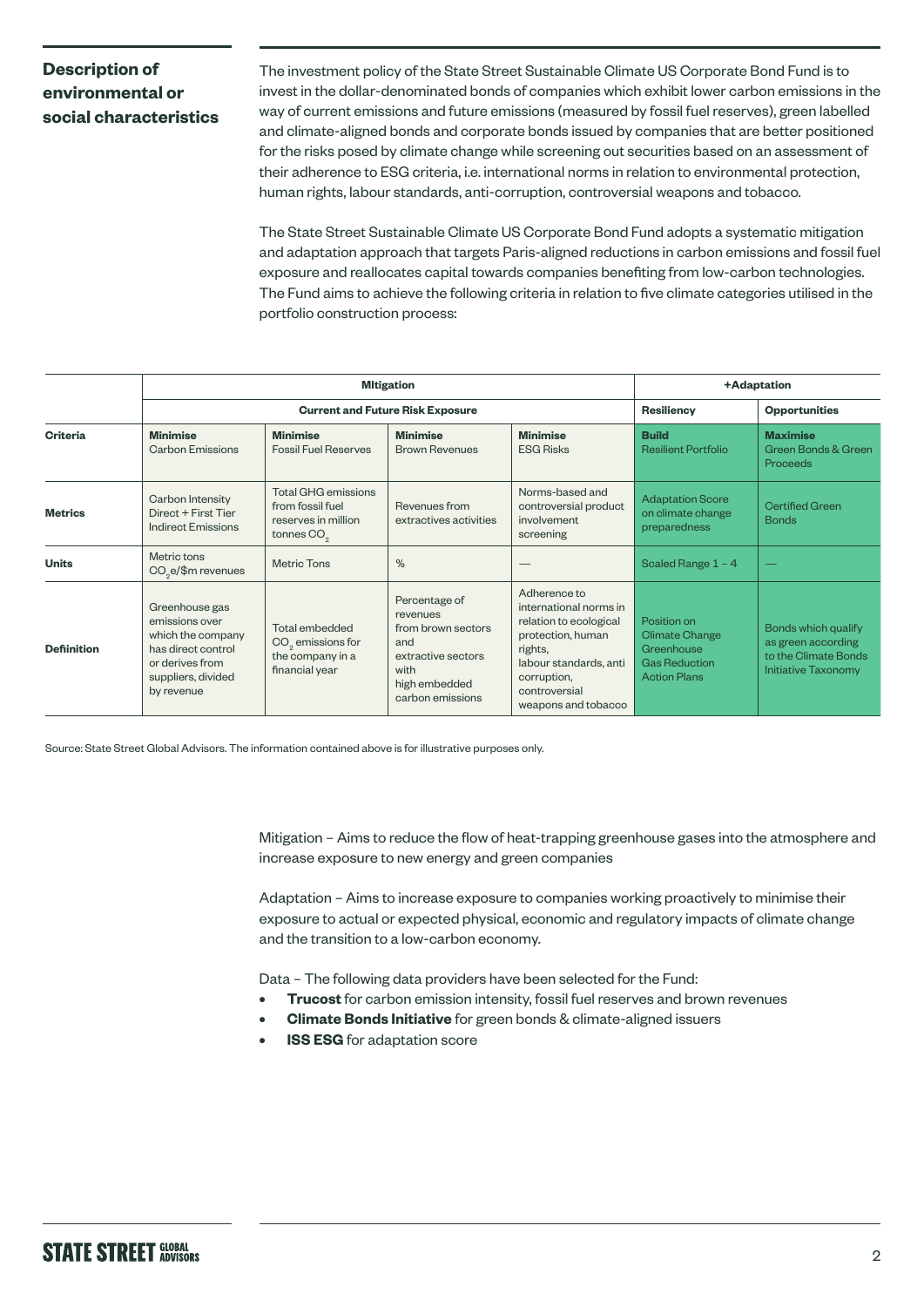| <b>Portfolio Exclusions -</b><br><b>Scope</b> |                                                    | The below outlines the methodology used to produce the ESG Stock Exclusion List (the<br>"Exclusion List") utilised by the Fund as part of the portfolio construction process. |  |  |  |
|-----------------------------------------------|----------------------------------------------------|-------------------------------------------------------------------------------------------------------------------------------------------------------------------------------|--|--|--|
| <b>Exclusions Categories</b>                  | The Exclusion List includes the following screens: |                                                                                                                                                                               |  |  |  |
|                                               |                                                    | Controversial Weapons                                                                                                                                                         |  |  |  |
|                                               | $\overline{2}$                                     | UN Global Compact Violations                                                                                                                                                  |  |  |  |
|                                               | 3                                                  | <b>Thermal Coal</b>                                                                                                                                                           |  |  |  |
|                                               | 4                                                  | <b>Arctic Drilling</b>                                                                                                                                                        |  |  |  |
|                                               | 5                                                  | Oil Sands                                                                                                                                                                     |  |  |  |
|                                               | 6                                                  | Severe ESG Controversies                                                                                                                                                      |  |  |  |
|                                               |                                                    | Tobacco                                                                                                                                                                       |  |  |  |
|                                               | 8                                                  | Swedish Ethical Council exclusions                                                                                                                                            |  |  |  |

**Methodology Controversial Weapons** SSGA receives universe-level data from two ESG screening data providers: Sustainalytics and MSCI. A screen is then applied to the data to generate lists from each data provider of excluded securities for this category. SSGA determines the parameters that define the screen which are then approved by the firm's Investment Committee. Companies are excluded if they appear on either or both of the lists from the two data providers.

> **UN Global Compact Violations** Data is sourced from Sustainalytics. A screen is then applied to the data to generate a list of excluded securities for this category. SSGA determines the parameters that define the screen which are then approved by the firm's Investment Committee.

**Thermal Coal** Data is sourced from Sustainalytics. A screen is then applied to the data to generate a list of excluded securities for this category. SSGA determines the parameters that define the screen which are then approved by the firm's Investment Committee.

**Arctic Drilling** Data is sourced from Sustainalytics. A screen is then applied to the data to generate a list of excluded securities for this category. SSGA determines the parameters that define the screen which are then approved by the firm's Investment Committee.

**Oil Sands** Data is sourced from Sustainalytics. A screen is then applied to the data to generate a list of excluded securities for this category. SSGA determines the parameters that define the screen which are then approved by the firm's Investment Committee.

**Severe ESG Controversies** Data is sourced from Sustainalytics. A screen is then applied to the data to generate a list of excluded securities for this category. SSGA determines the parameters that define the screen which are then approved by the firm's Investment Committee.

**Tobacco** SSGA receives universe-level data from two ESG screening data providers: Sustainalytics and MSCI. A screen is then applied to the data to generate lists from each data provider of excluded securities for this category. SSGA determines the parameters that define the screen which are then approved by the firm's Investment Committee. Companies are excluded if they appear on either or both of the lists from the two data providers.

**Swedish Ethical Council** The exclusion list of the Swedish Ethical Council is determined by the Swedish Ethical Council and provided by Sustainalytics to SSGA.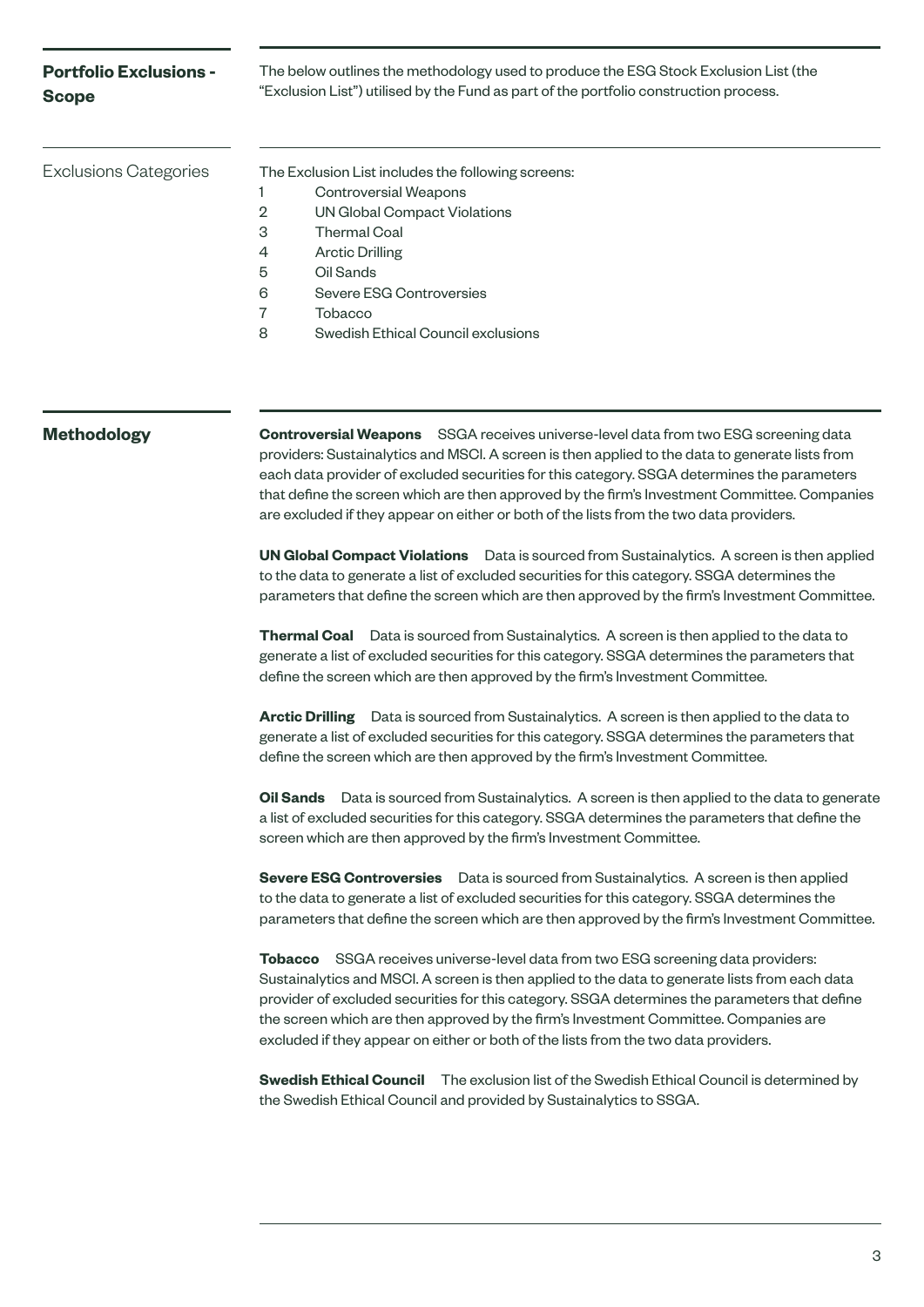#### Companies with focused involvement in the following controversial weapons are excluded. 1 Controversial Weapons

**Landmines** Landmines are explosives that are designed to detonate at the presence, proximity or contact of a person or vehicle. After being planted, antipersonnel mines can remain undetonated for years, posing a serious risk to civilians after a conflict has ended.

**Biological and chemical weapons** Biological or chemical weapons are munitions that utilize pathogens such as viruses, bacteria, and disease-causing biological agents, toxins, or chemical substances that have toxic properties, to inflict death or harm. Either type can be dispersed in gas, liquid, or solid forms. As these munitions are based on organisms or chemicals, civilians are often unintended victims since the impact zone is constrained only by how far the particles can disperse. For biological weapons, person-to-person transmission of the illness can further exacerbate the civilian impact.

**Cluster weapons** Cluster weapons are air-dropped explosives: bombs, missiles, rockets, or shells that carry sub munitions and disperse them over an area. The sub munitions have a wide impact zone, and often remain undetonated on the ground. These munitions can remain dangerous for years after the conflict has ended, posing a serious risk to civilians.

**Depleted Uranium** Depleted Uranium (DU) munitions are projectiles (bullets, rockets, etc.) that have been equipped with the radioactive chemical substance DU, a byproduct of the uranium enrichment process used to make nuclear weapons and nuclear-reactor fuel. Because of its high density, DU is often used as a penetrator in ammunition to help pierce armor. However, areas where depleted uranium munitions have been used are exposed to its radioactive qualities, causing people living in the area to be more prone to cancers, congenital birth defects, and other illnesses.

**Nuclear Weapons** A nuclear weapon is a device that is capable of releasing nuclear energy in an uncontrolled manner, due to fusion and/or fission reactions, making it a highly destructive explosive. The indiscriminate and disproportionate impact on civilians makes nuclear weapons a controversial weapon.

**White Phosphorus** White phosphorus (WP) is an allotrope of the chemical element phosphorus, which burns fiercely when exposed to oxygen. A WP munition is any projectile (eg flares, grenades, or mortars) that is equipped with WP, in order to act as a smoke-producing agent, or as tracer, illumination, or incendiary munition.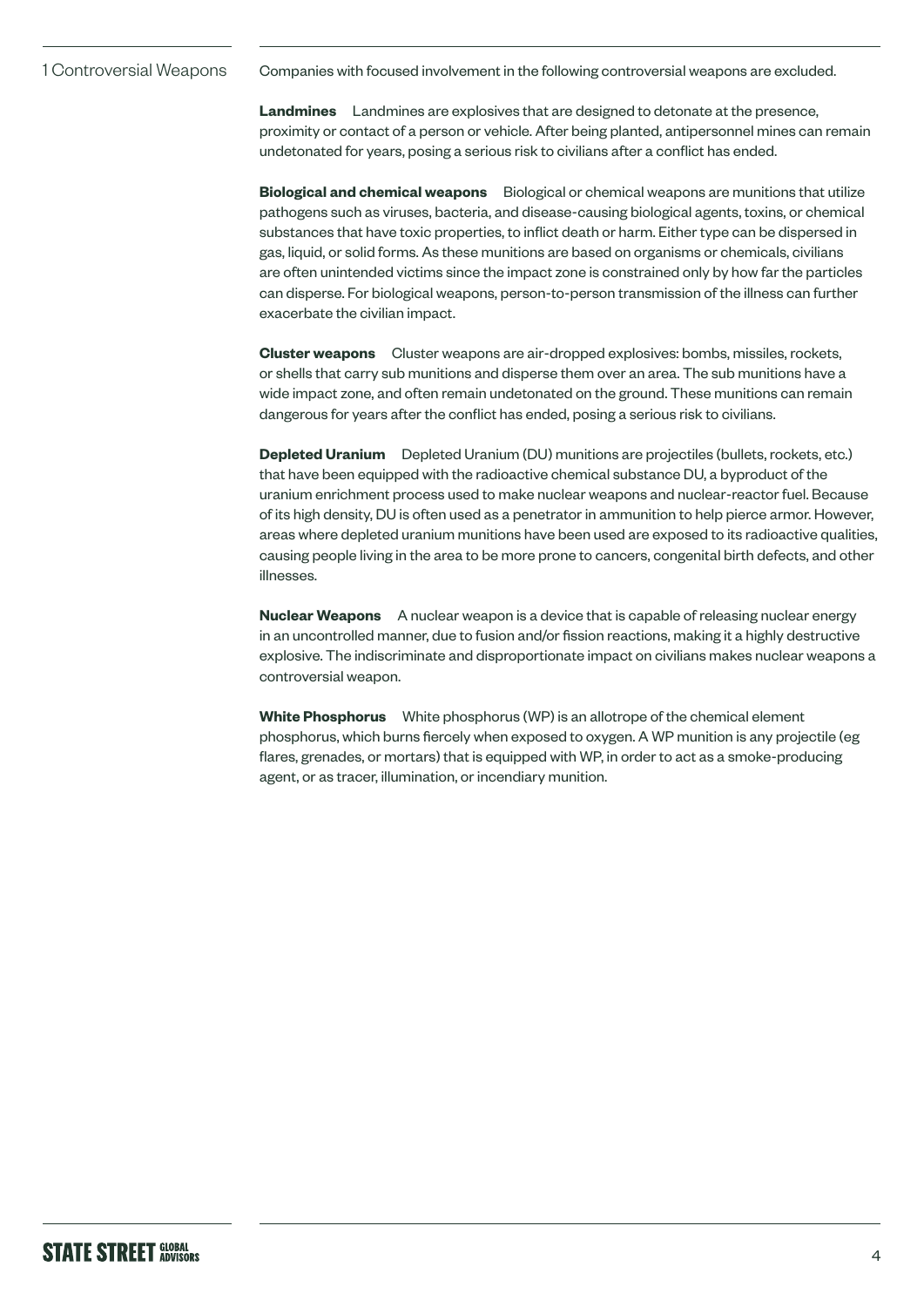# 2 UN Global Compact Principles

Companies directly complicit in violations of core international norms and conventions, as described in the United Nations Global Compact Principles, are excluded.

The UN Global Compact is the world's largest corporate sustainability initiative with 13,000 participants from 170 countries. It consists of a set of internationally recognized principles that encompass important issues, such as human rights, labour, the environment, and anti-corruption practices. The 10 principles are as follows:

#### **Human Rights**

| Principle 1 | Businesses should support and respect the protection of internationally<br>proclaimed human rights; and                     |
|-------------|-----------------------------------------------------------------------------------------------------------------------------|
| Principle 2 | make sure that they are not complicit in human rights abuses.                                                               |
| Labour      |                                                                                                                             |
| Principle 3 | Businesses should uphold the freedom of association and the effective<br>recognition of the right to collective bargaining; |
| Principle 4 | the elimination of all forms of forced and compulsory labour;                                                               |
| Principle 5 | the effective abolition of child labour; and                                                                                |
| Principle 6 | the elimination of discrimination in respect of employment and occupation.                                                  |

### **Environment**

| Principle 7 | Businesses should support a precautionary approach to environmental<br>challenges;   |
|-------------|--------------------------------------------------------------------------------------|
| Principle 8 | undertake initiatives to promote greater environmental responsibility; and           |
| Principle 9 | encourage the development and diffusion of environmentally friendly<br>technologies. |

#### **Anti-Corruption**

*Principle 10* Businesses should work against corruption in all its forms, including extortion and bribery.

3 Thermal Coal Companies involved in the extraction or power generation of thermal coal are excluded.

4 Arctic Drilling Companies involved in oil and gas exploration in Arctic regions are excluded.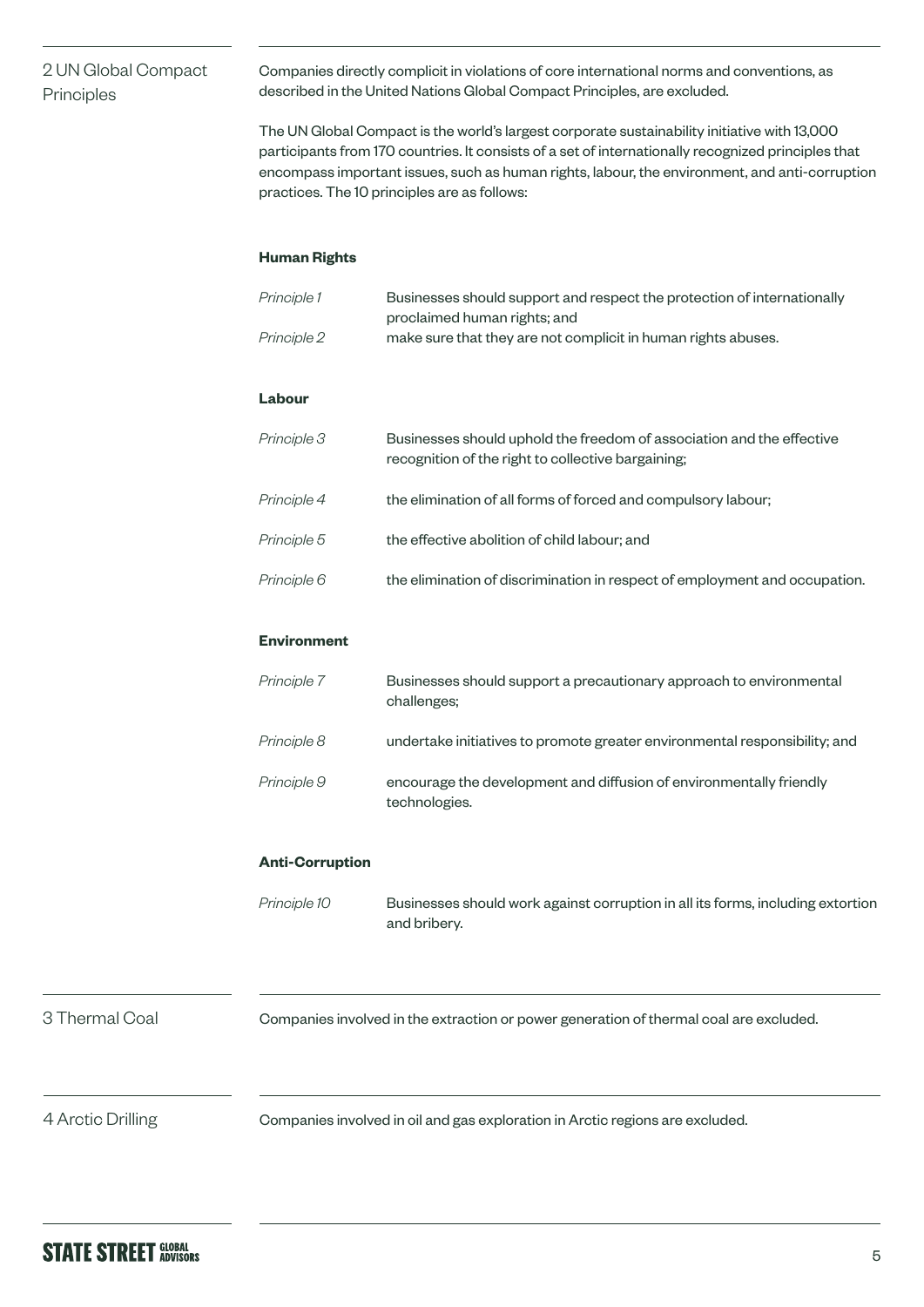| 5 Oil Sands                   | Companies for whom a meaningful portion of their average daily production comes from oil<br>sands are excluded.                                                                                                                                                                                                                                                                                                                                                                                                                                                                                                                                                                                                                                                                                                     |
|-------------------------------|---------------------------------------------------------------------------------------------------------------------------------------------------------------------------------------------------------------------------------------------------------------------------------------------------------------------------------------------------------------------------------------------------------------------------------------------------------------------------------------------------------------------------------------------------------------------------------------------------------------------------------------------------------------------------------------------------------------------------------------------------------------------------------------------------------------------|
| 6 Severe ESG<br>Controversies | Companies involved in incidents/events that may pose business or reputational risk due to the<br>potential impact on stakeholders, the environment, or the company's operations are excluded                                                                                                                                                                                                                                                                                                                                                                                                                                                                                                                                                                                                                        |
| 7 Tobacco                     | Companies Companies with direct involvement in the production / manufacturing of tobacco are<br>excluded.                                                                                                                                                                                                                                                                                                                                                                                                                                                                                                                                                                                                                                                                                                           |
|                               | Tobacco is considered controversial because of the negative health consequences (cancer) of<br>long-term use of tobacco products, also leading to substantial medical costs for society. Tobacco<br>companies are exposed to significant financial and reputational risks as a result of legal cases<br>and class actions brought against them.                                                                                                                                                                                                                                                                                                                                                                                                                                                                     |
| 8 Swedish Ethical<br>Council  | All companies on the recommended exclusion list by the Council on Ethics, Swedish National<br>Pension Funds, are excluded.                                                                                                                                                                                                                                                                                                                                                                                                                                                                                                                                                                                                                                                                                          |
|                               | The Ethical Council is a body operated jointly by four Swedish national pension funds - AP1,<br>AP2, AP3 and AP4 (known as the AP funds). The Council seeks to drive positive change<br>in foreign companies implicated in violating international environmental and human rights<br>conventions, including the Universal Declaration of Human Rights, United Nations treaties and<br>the International Labour Organization's Core Conventions. Excluded companies from their<br>investment universe are directly involved in the production or marketing of anti-personnel<br>landmines and cluster munitions. Companies can also be divested if they violate the UN Global<br>Compact and the OECD Guidelines for Multinational Enterprises and where dialogue with the<br>companies has not led to improvements. |
| <b>Update Frequency</b>       | The Exclusion List is updated once per quarter, no later than the 15th business day of the first<br>month of the quarter. Changes will be reflected in the Fund during that quarter.                                                                                                                                                                                                                                                                                                                                                                                                                                                                                                                                                                                                                                |
| <b>Governance</b>             | The Exclusion List methodology (with the exception of the Swedish Ethical Council list which,<br>as described above, is generated by the Council on Ethics, Swedish National Pension Funds)<br>and screening criteria are approved by SSGA's Investment Committee and EMEA Product<br>Committee respectively. A description of the Swedish Ethical Council list can be found in the<br>Methodology section earlier.                                                                                                                                                                                                                                                                                                                                                                                                 |
| <b>Further Information</b>    | For more detailed information about the research methodology, please refer to your State Street<br>Global Advisors contact person.                                                                                                                                                                                                                                                                                                                                                                                                                                                                                                                                                                                                                                                                                  |
|                               | Please refer to the Prospectus and Relevant Supplement for more information.                                                                                                                                                                                                                                                                                                                                                                                                                                                                                                                                                                                                                                                                                                                                        |